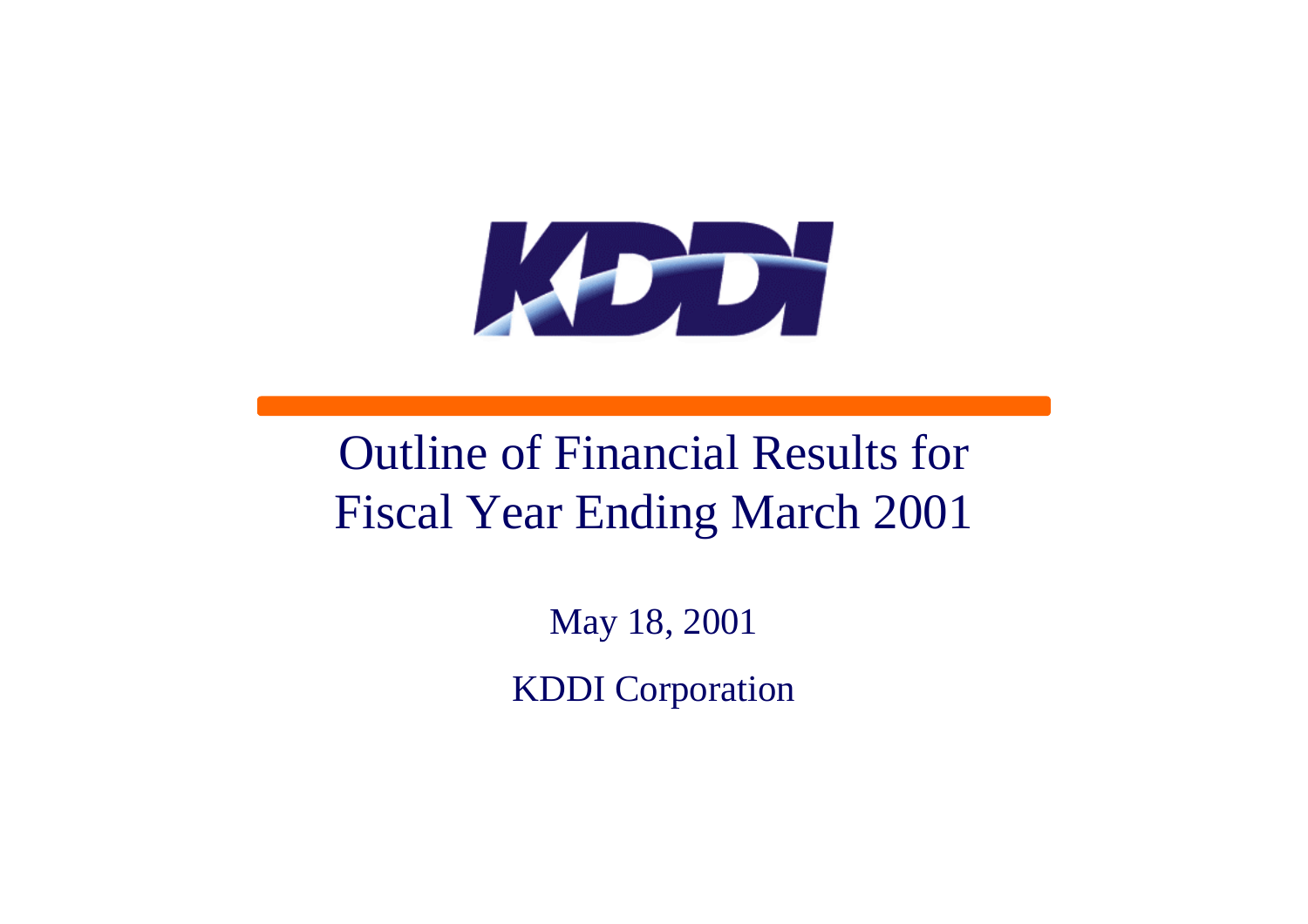# **Scope of Consolidation**

•

- **The consolidated financial statements include all subsidiaries in principle (excluding five companies under liquidation)**
- •**The "Flash Results" only cover the business performance of the companies within the thick line**
- $\bullet$  **KDD and IDO's figures for the year ending March 2000 and for the first half of the year ending March 2001 are included in the "3-Company Total" for comparison (within the dotted line)**
- $\bullet$  **Lastly, although TU-KA's first half performance is not included in DDI consolidated results in the year ending March 2000, it is also included in the "3-Company Total"**



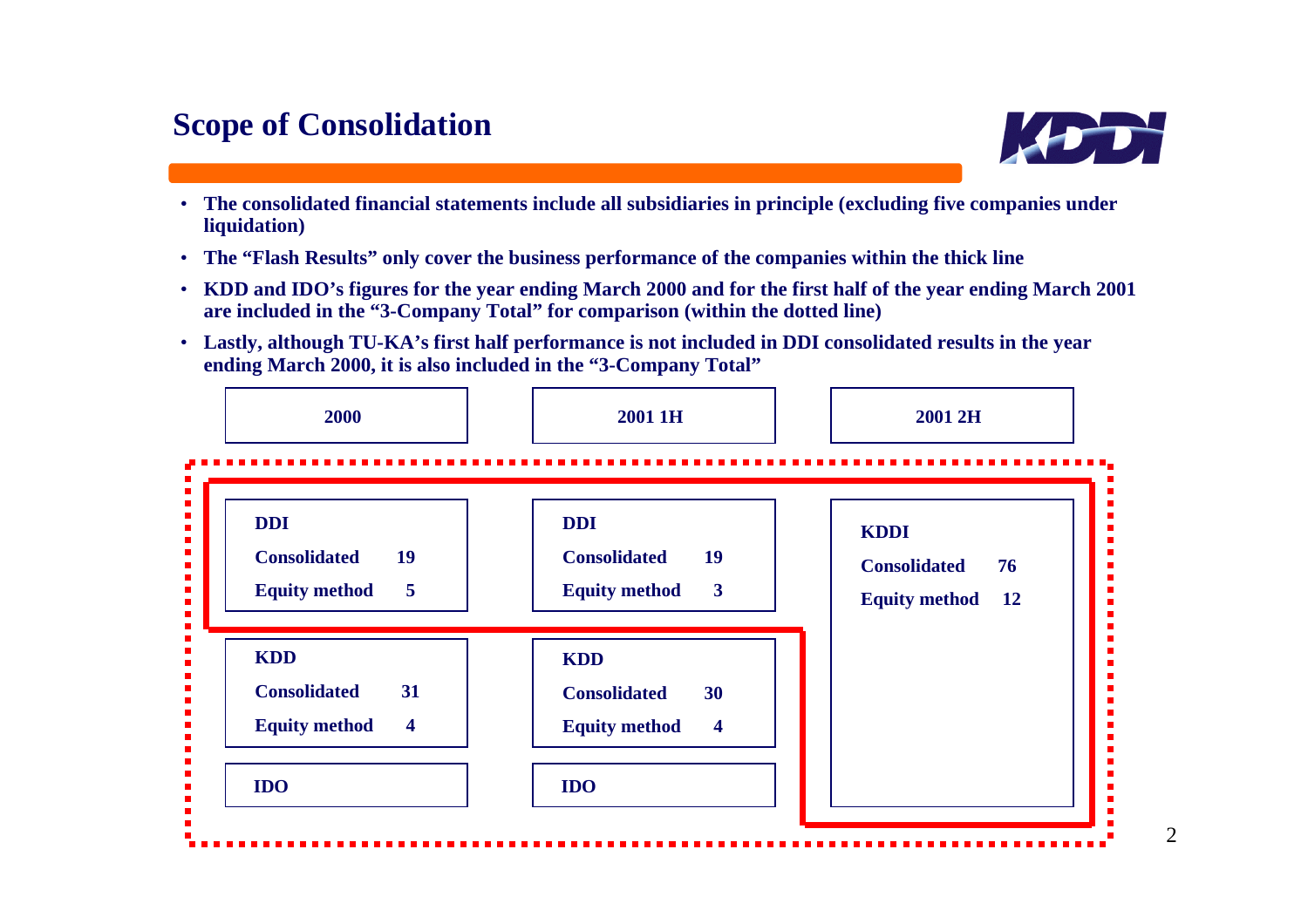

### **1. Consolidated Business Performance**

|                           | 3/2000            | 3/2001    | <b>Change</b> |        |
|---------------------------|-------------------|-----------|---------------|--------|
| <b>Operating revenues</b> | 1,525,953         | 2,268,645 | 742,692       | 48.7%  |
| <b>Operating income</b>   | 19,613            | 88,782    | 69,168        | 352.7% |
| <b>Ordinary income</b>    | $\triangle$ 5,271 | 50,549    | 55,820        |        |
| <b>Net income</b>         | 10,468            | 13,426    | 23,894        |        |

### **2. Consolidated Financial Balance Sheet**

**¥ million**

|                                                     | 3/2000     | 3/2001     | <b>Change</b> |           |
|-----------------------------------------------------|------------|------------|---------------|-----------|
| <b>Total assets</b>                                 | 1,999,008  | 3,639,363  | 1,640,355     | 82.0%     |
| <b>Stockholders' equity</b>                         | 228,574    | 845,090    | 616,516       | $269.7\%$ |
| Stockholders' equity ratio                          | 11.4%      | 23.2%      | 11.9%         |           |
| Stockholders' equity per share $(\frac{\gamma}{2})$ | 100,496.87 | 199,273.12 | 98,776.25     | 98.3%     |

\*: Number of shares outstanding at year end: March 2000 2,274,441.60 March 2001 4,240,865.43 Including treasury stock (for informational purposes only): March 2000 2,274,442 March 2001 4,240,880.38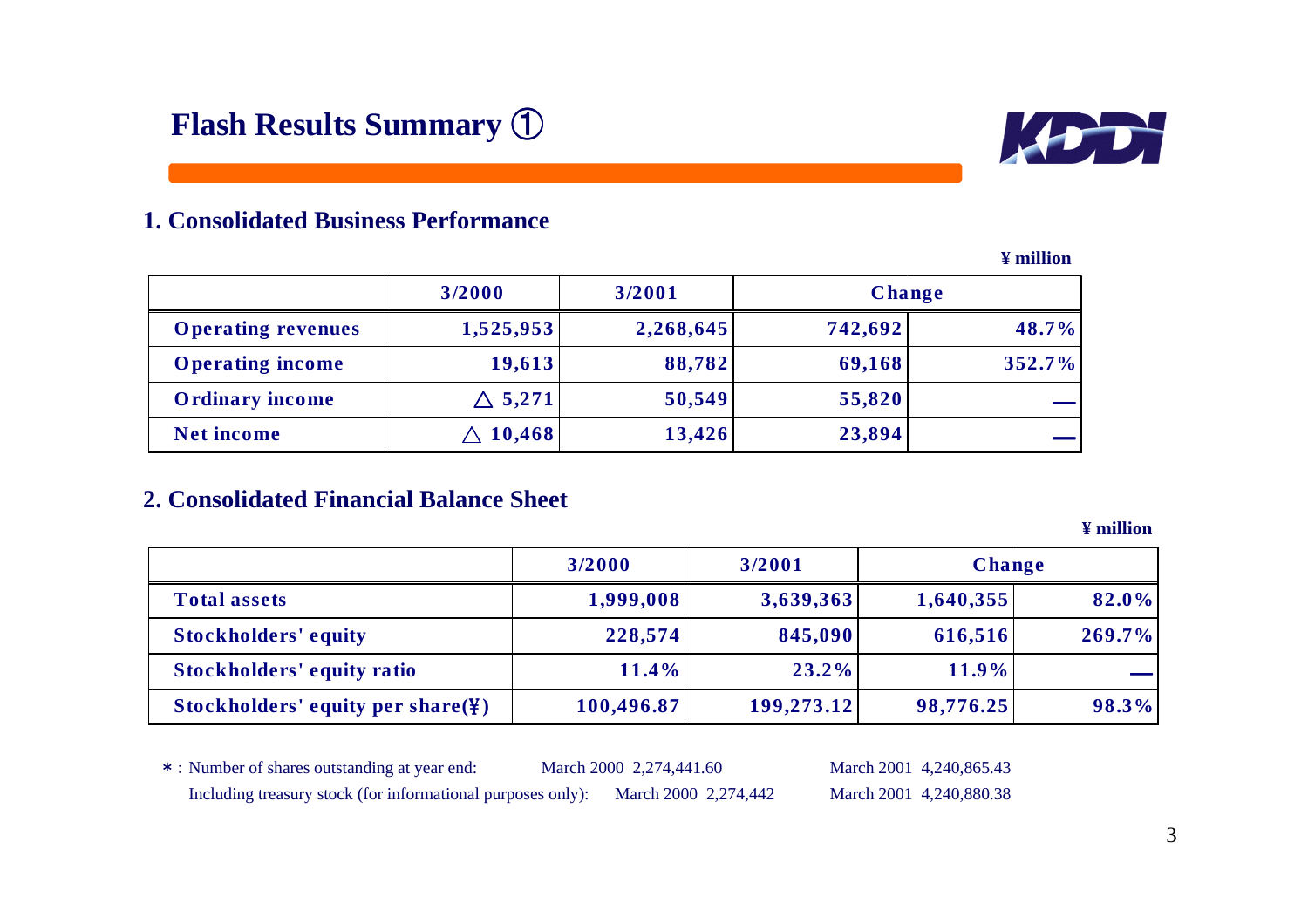



### **3. Consolidated Cash Flow**

**¥ million**

|                                                | 3/2000             | 3/2001             |
|------------------------------------------------|--------------------|--------------------|
| <b>Cash flow from operating activities</b>     | 304,097            | 286,735            |
| <b>Cash flow from investment activities</b>    | $\wedge$ 371,563   | $\wedge$ 372,263   |
| <b>Free cash flow</b>                          | $\triangle$ 67,466 | $\triangle$ 85,527 |
| <b>Cash flow from financial activities</b>     | 7,663              | $\triangle$ 25,352 |
| Cash and cash equivalent as of fiscal year end | 78,299             | 134,669            |

**Free Cash Flow = Cash flow from operating activities + Cash flow from investment activities**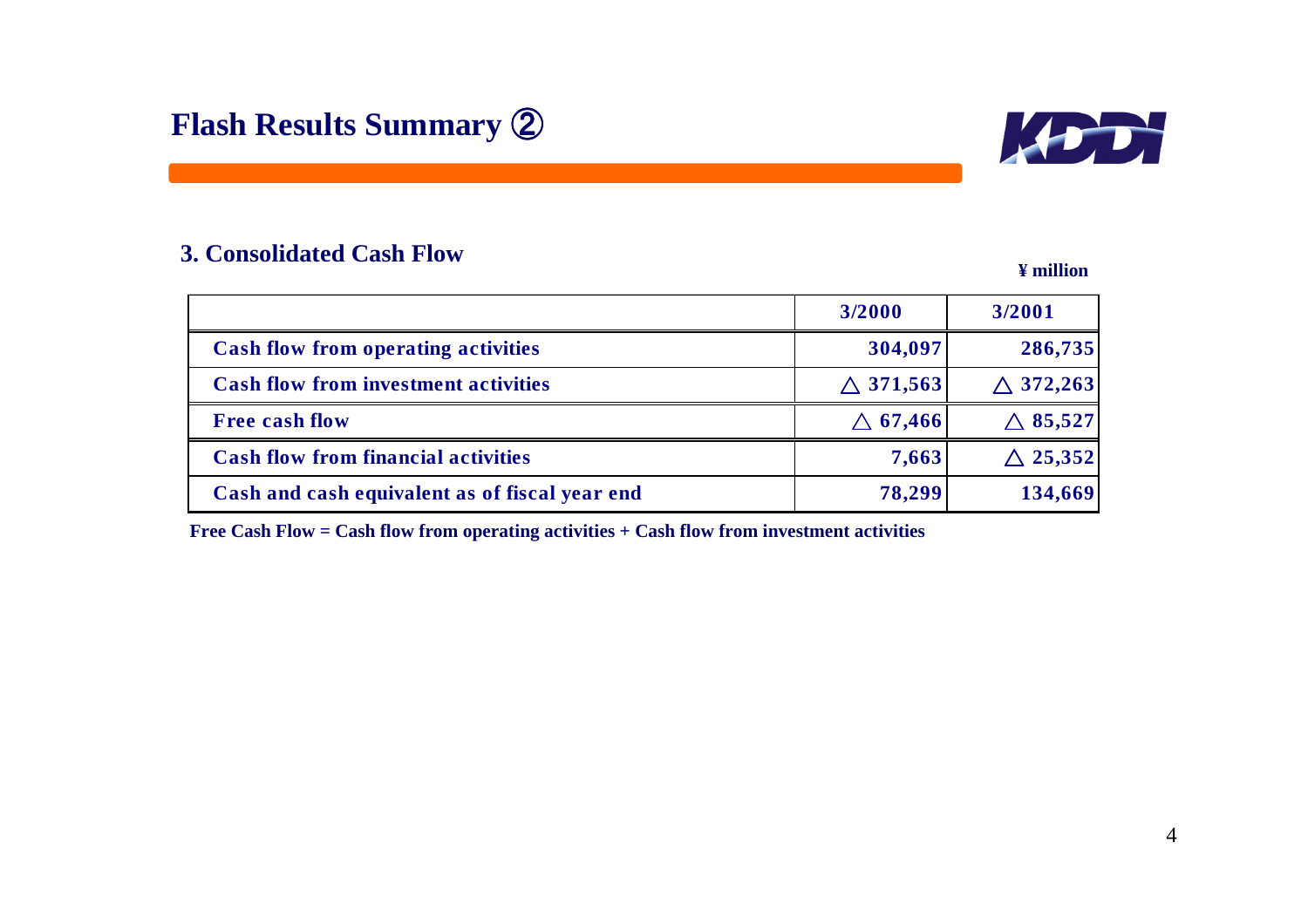

### **4. Proposed Appropriation of Profits**

**¥ million**

| <b>Item</b>                                      | 3/2000                       | 3/2001                       |
|--------------------------------------------------|------------------------------|------------------------------|
| Unappropriated retained earnings as of year end  | $\triangle$ 22,730           | 43,820                       |
| Reversal of reserve for special depreciation     | 386                          | 315                          |
| <b>Reversal of general reserve</b>               | 29,400                       |                              |
| <b>Total</b>                                     | 7,055                        | 44,135                       |
| To be appropriated to:                           |                              |                              |
| <b>Legal reserve</b>                             | 203                          | 335                          |
| <b>Cash dividends</b>                            | 2,035                        | 3,352                        |
|                                                  | $(\frac{4895}{9}$ per share) | $(\frac{4895}{9}$ per share) |
| <b>Reserve for special depreciation</b>          |                              | 394                          |
| <b>General reserve</b>                           |                              | 31,000                       |
| Unappropriated retained earnings carried forward | 4,816                        | 9,053                        |

Notes:1. Interim dividends amounting to ¥2,146 million (¥895 per share) were paid on December 5, 2000.

2. Dividends paid on new shares allocated for exchange are prorated from the record date.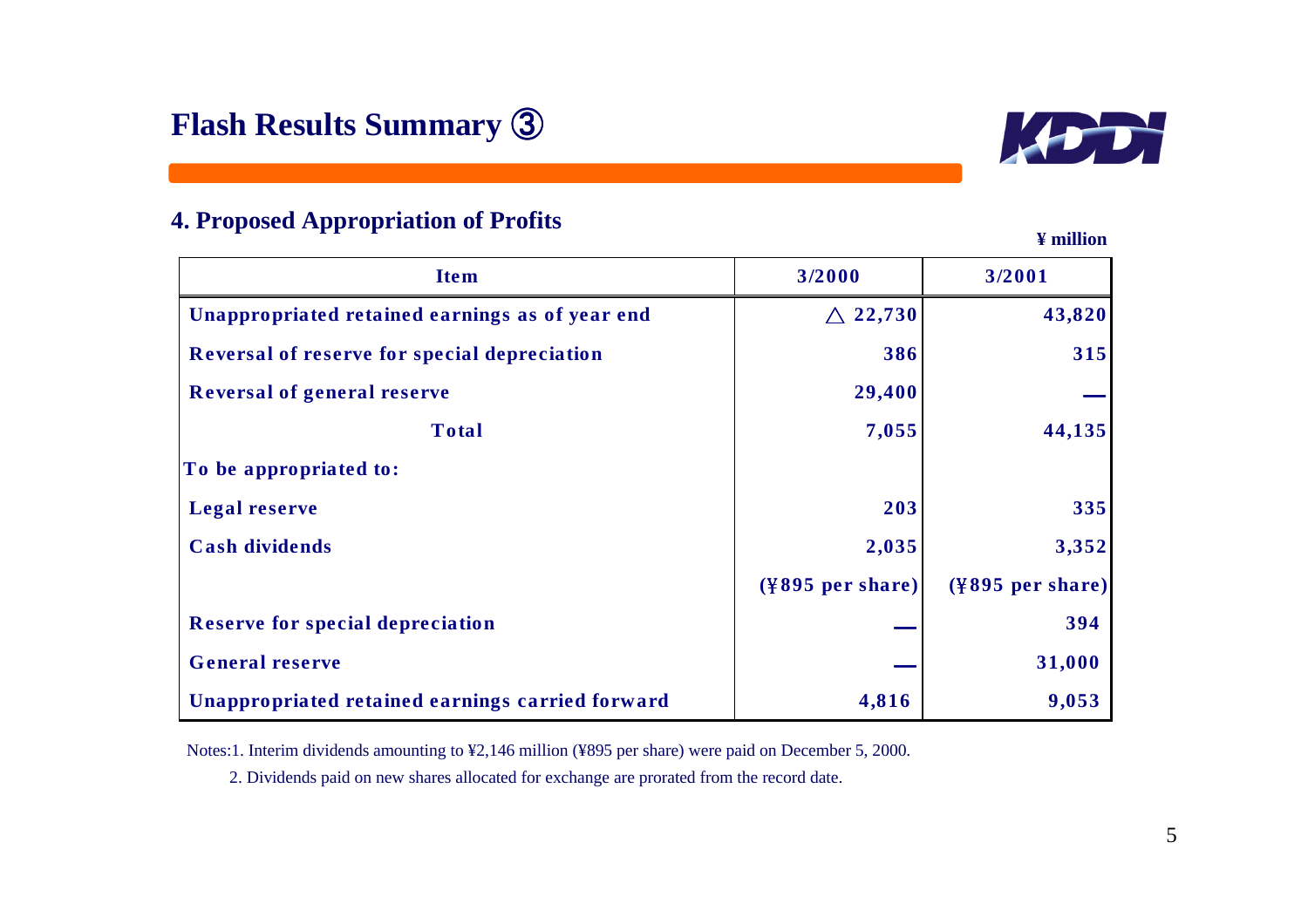

### **1. Consolidated**

**¥ million**

|                          | 3/2000    | 3/2001    | Change |         |  |
|--------------------------|-----------|-----------|--------|---------|--|
| <b>Operating revenue</b> | 2,779,252 | 2,816,380 | 37,128 | $1.3\%$ |  |
| <b>Operating income</b>  | 76,345    | 98,794    | 22,449 | 29.4%   |  |
| <b>Ordinary income</b>   | 55,653    | 59,570    | 3,917  | $7.0\%$ |  |
| Net income               | 5,184     | 21,669    | 16,485 | 318.0%  |  |

### **2. KDDI Parent Only**

|                          | 3/2000             | 3/2001    |                    | <b>Change</b>      |
|--------------------------|--------------------|-----------|--------------------|--------------------|
| <b>Operating revenue</b> | 1,507,299          | 1,580,500 | 73,201             | $4.9\%$            |
| <b>Operating income</b>  | 103,124            | 71,111    | $\triangle$ 32,013 | $\triangle 31.0\%$ |
| <b>Ordinary income</b>   | 108,175            | 65,942    | 42,233             | $\triangle 39.0\%$ |
| <b>Net income</b>        | $\triangle$ 24,575 | 38,274    | 62,849             |                    |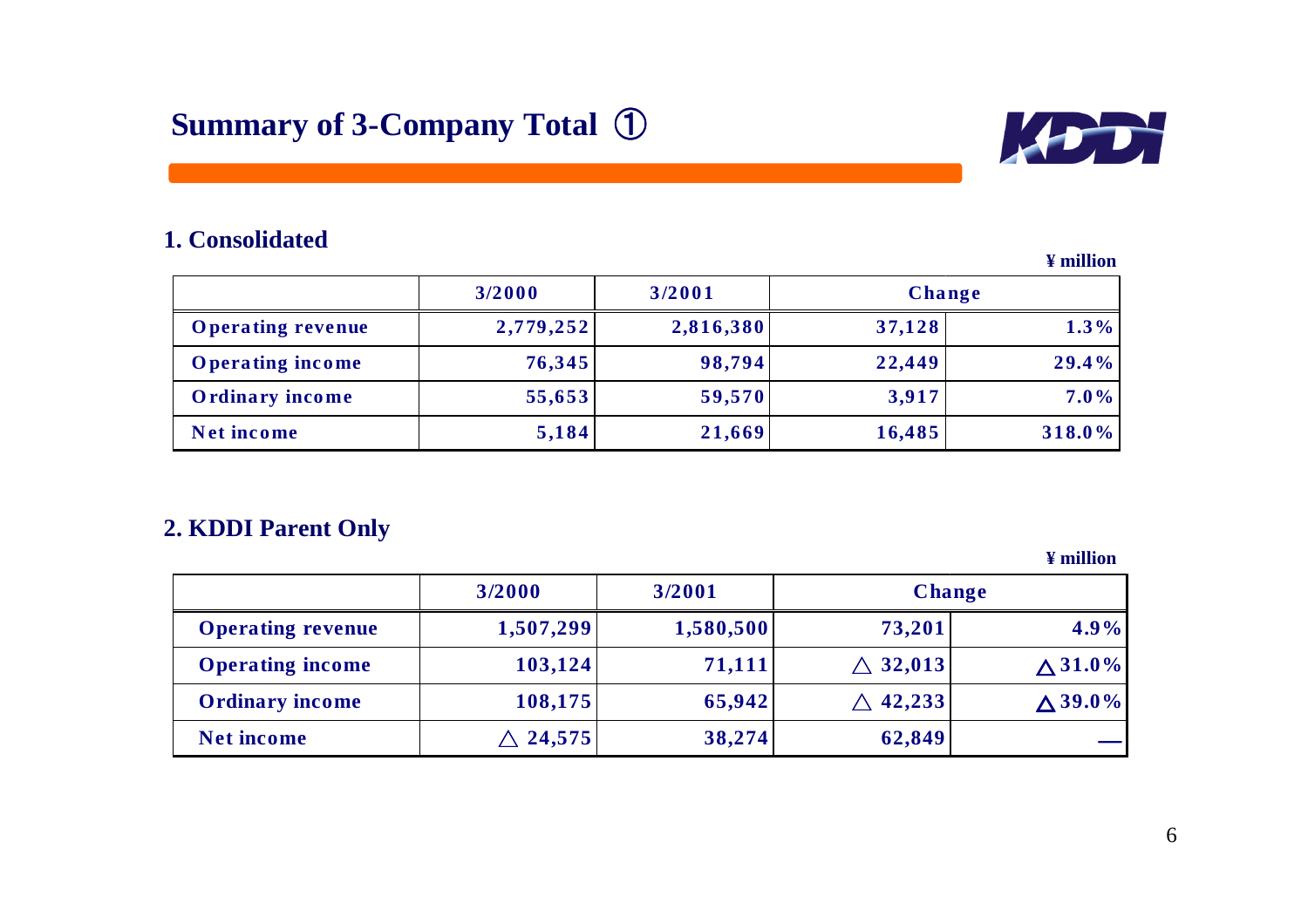

### **3. au & Okinawa Cellular (formerly 8 companies in DDI Cellular)**

**¥ million**

|                          | 3/2000          | 3/2001  | <b>Change</b> |         |
|--------------------------|-----------------|---------|---------------|---------|
| <b>Operating revenue</b> | 817,824         | 848,057 | 30,232        | $3.7\%$ |
| <b>Operating income</b>  | $\wedge$ 29,628 | 29,836  | 59,464        |         |
| <b>Ordinary income</b>   | $\wedge$ 38,123 | 23,789  | 61,912        |         |
| <b>Net income</b>        | 43,317          | 15,325  | 58,642        |         |

### **4. Three TU-KA Companies**

|                          | 3/2000  | 3/2001  | <b>Change</b>      |                 |
|--------------------------|---------|---------|--------------------|-----------------|
| <b>Operating revenue</b> | 356,687 | 368,997 | 12,310             | $3.5\%$         |
| <b>Operating income</b>  | 24,246  | 8,307   | $\triangle$ 15,939 | $\wedge 65.7\%$ |
| <b>Ordinary income</b>   | 19,538  | 3,782   | $\wedge$ 15,756    | $\wedge 80.6\%$ |
| <b>Net income</b>        | 14,478  | 2,171   | $\Delta$ 12,307    | $\wedge 85.0\%$ |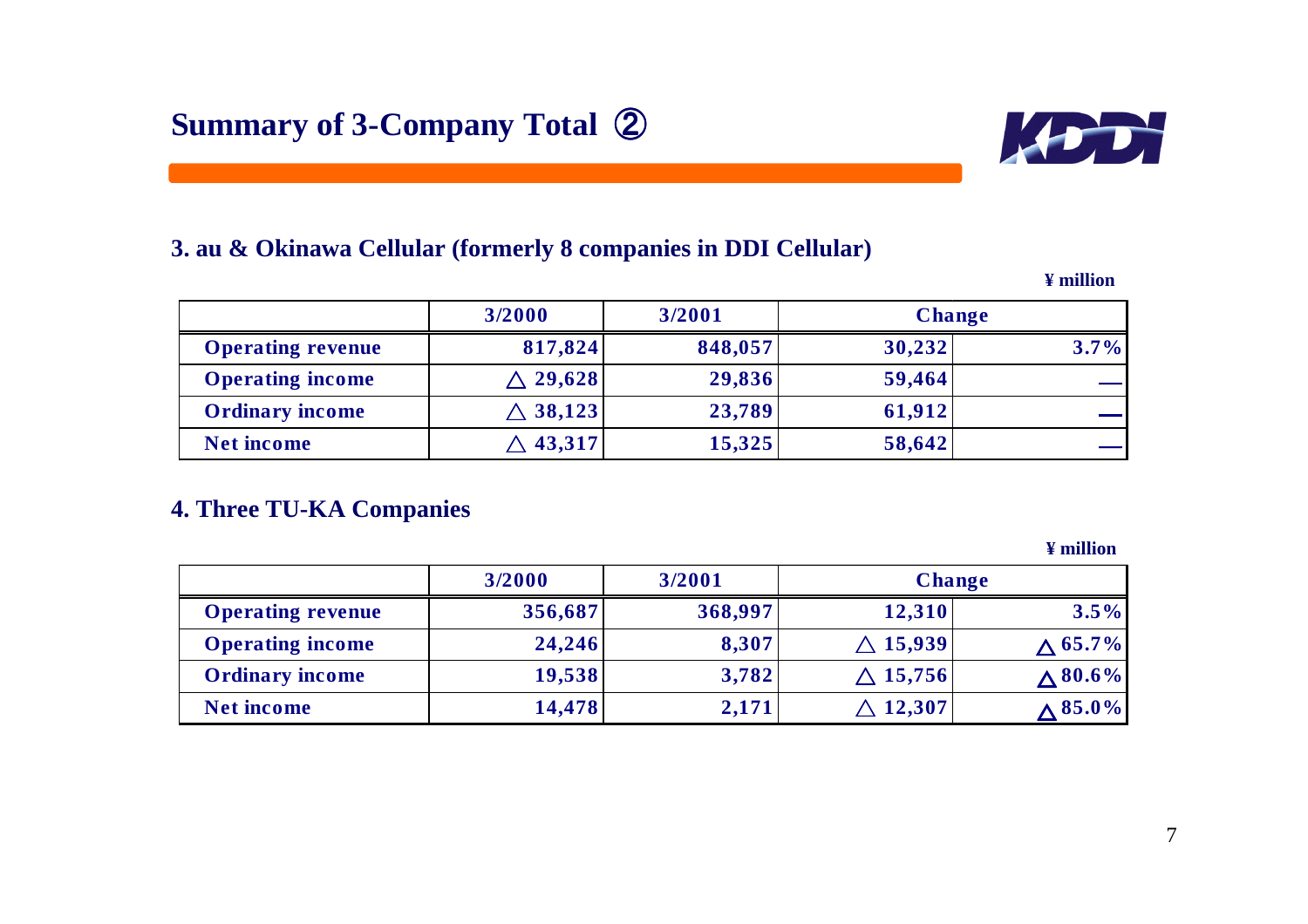### **5. DDI Poc**

| <b>DI Pocket</b>         |             |                    |                        | ¥ million       |
|--------------------------|-------------|--------------------|------------------------|-----------------|
|                          | 3/2000      | 3/2001             | <b>Change</b>          |                 |
| <b>Operating revenue</b> | 280,735     | 251,883            | $\triangle$ 28,852 $ $ | $\Lambda$ 10.3% |
| <b>Operating income</b>  | 18,640      | $\triangle$ 12,898 | 5,742                  |                 |
| <b>Ordinary income</b>   | 25,880<br>Λ | $\triangle$ 17,742 | 8,138                  |                 |
| <b>Net income</b>        | 49,087      | 18,190             | 67,277                 |                 |

### **6. Other Consolidated Subsidiaries**

| <u>Uther Consondated Bubstural its</u> |                    |                    |                | ¥ million |
|----------------------------------------|--------------------|--------------------|----------------|-----------|
|                                        | 3/2000<br>3/2001   |                    | <b>Change</b>  |           |
| <b>Operating revenue</b>               | 286,877            | 316,382            | 29,505         | 10.3%     |
| <b>Operating income</b>                | $\triangle$ 6,011  | $\wedge$ 461       | 5,550          |           |
| <b>Ordinary income</b>                 | $\wedge$ 9,815     | $\wedge$ 15,027    | $\wedge$ 5,212 |           |
| <b>Net income</b>                      | $\triangle$ 54,136 | $\triangle$ 31,317 | 22,819         |           |

### **[For Reference**: **KDD Submarine Cable Systems]**

**¥ million**

|                                  | 3/2000            | 3/2001            | <b>Change</b>     |          |
|----------------------------------|-------------------|-------------------|-------------------|----------|
| <b>Operating revenue</b>         | 154,151           | 137,693           | $\wedge$ 16,458   | $10.7\%$ |
| <b>Operating income</b>          | $\triangle$ 4,591 | $\triangle$ 5,695 | $\triangle$ 1,104 |          |
| <b>Ordinary income</b>           | $\triangle$ 3,326 | $\wedge$ 12,188   | $\triangle$ 8,862 |          |
| <b>Extraordinary profit/loss</b> |                   | $\wedge$ 10,594   | $\wedge$ 10,594   |          |
| <b>Net income</b>                | $\triangle$ 4,436 | $\wedge$ 24,096   | $\wedge$ 19,660   |          |

ion

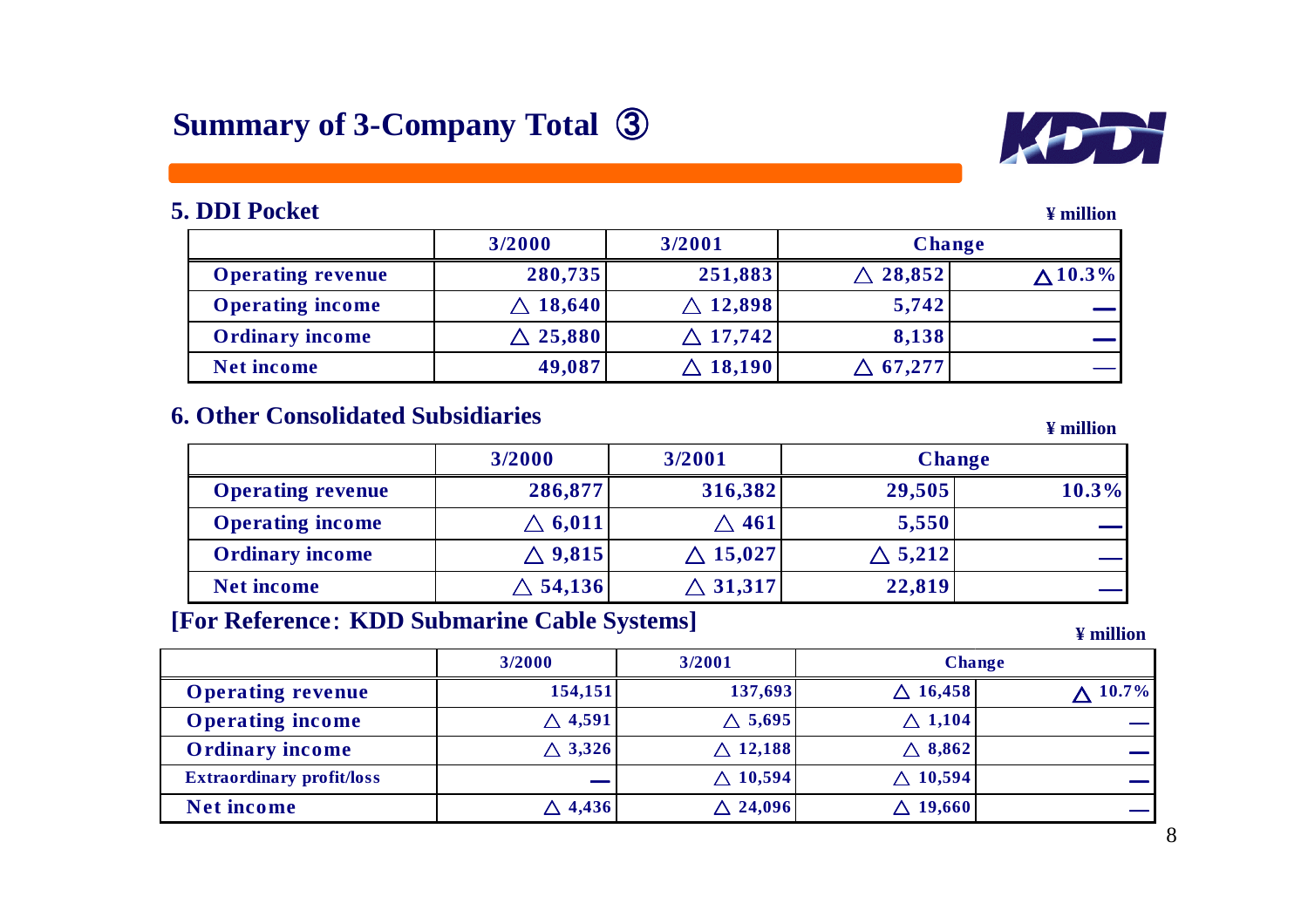# **Breakdown of Operating Revenue by Service DION Dial Up Members**





\* "International" includes sales from KDD's Maritime Satellite Communication BusinessThe above figures are a simple aggregation of KDDI (DDI) non-consolidated and KDD non-consolidated figures

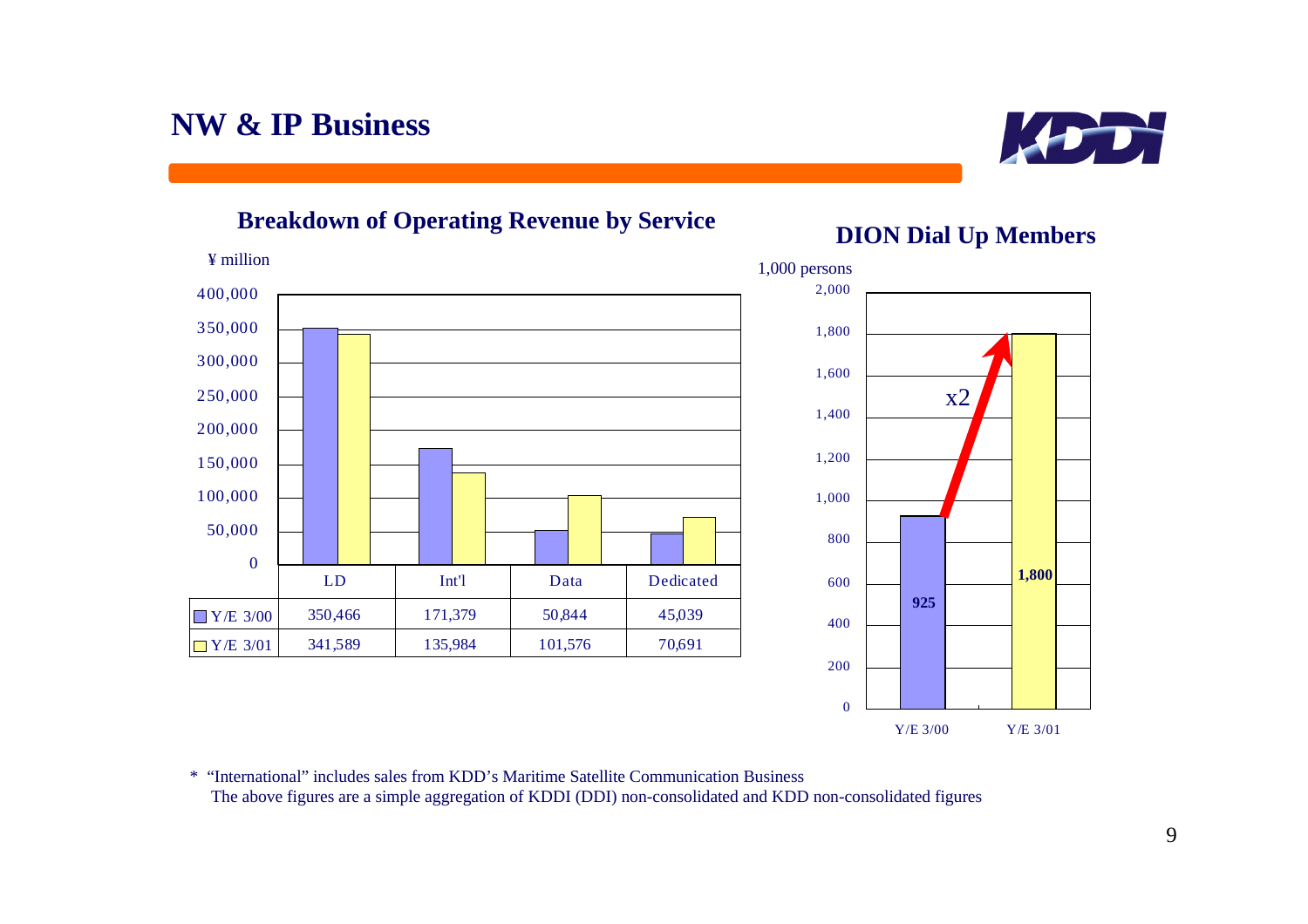## **Mobile Business**

### **Total Operating Revenues by Company**

¥ million



**Subscribers**



### **Breakdown of Operating Revenues**

¥ million

|        | au (KDDI) |         | au (ex-Cellular) |         |           | au Total     |
|--------|-----------|---------|------------------|---------|-----------|--------------|
|        | Telecom   | Other   | Telecom          | Other   | Telecom   | Other        |
| 3/2000 | 367,949   | 111,285 | 617,498          | 200,325 | 985,447   | 311,610      |
| 3/2001 | 391.891   | 134,923 | 636,853          | 211,203 | 1,028,744 | 346,126      |
|        | TU-KA     |         |                  | Pocket  |           | Mobile Total |
|        | Telcom    | Other   | Telecom          | Other   | Telecom   | Other        |
| 3/2000 | 288,115   | 68,572  | 264,259          | 16,475  | 1,537,821 | 396,657      |
| 3/2001 | 292,189   | 76,808  | 237,344          | 14,539  | 1,558,257 | 437,473      |

### **Breakdown of auTelecommunication Revenues**

¥ million

|        | V oice             | D ata    |
|--------|--------------------|----------|
| 3/2000 | 982,788            | 2,658    |
| 3/2001 | 943,069            | 85,654   |
| Change | $\triangle$ 39,719 | 82,996   |
|        | 4.0%               | 3,122.5% |

cdmaOne data ARPU ¥730 (3/2001) [cdmaOne total ARPU ¥9,200]





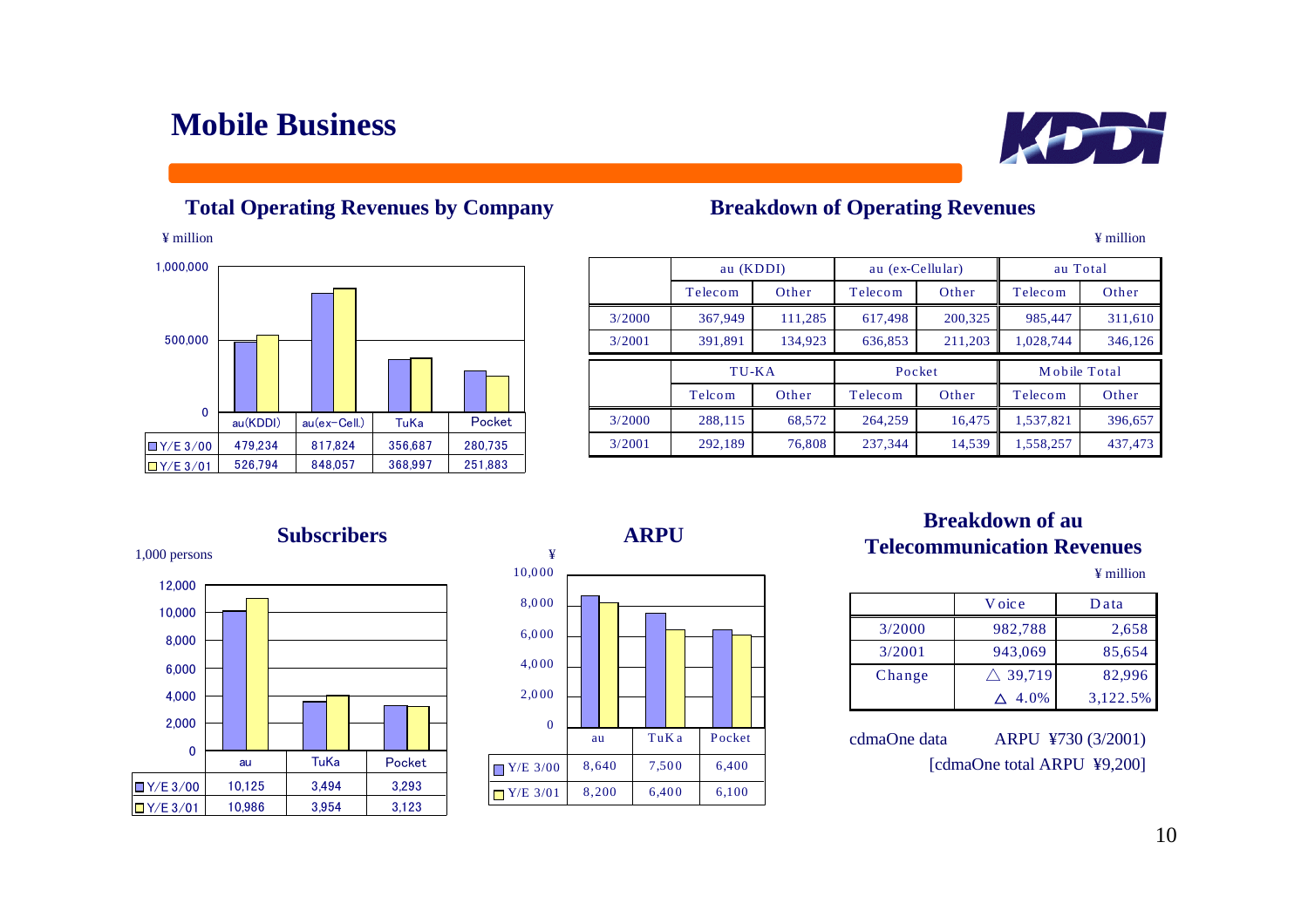

### **Consolidated Operating Expenses**

¥ million

2,500,000

0

500,000

 $\boxed{\blacksquare Y/E}$  3/00

 $Y/E$  3/01

1,000,000

1,500,000

2,000,000

### **Breakdown of KDDI Parent Operating Expenses**

|               |  |                    |                                          |           |           |                | $\pm$ multion    |
|---------------|--|--------------------|------------------------------------------|-----------|-----------|----------------|------------------|
|               |  |                    |                                          | 3/2000    | 3/2001    | Change         |                  |
|               |  |                    | Telecommunications operating expenses    | 944,218   | 1,016,621 | 72,403         | 7.7%             |
|               |  |                    | Labor                                    | 76,169    | 74,804    | $\wedge$ 1,365 | 1.8%<br>$\wedge$ |
|               |  |                    | <b>Expenses</b>                          | 387,510   | 446,603   | 59,093         | 15.2%            |
|               |  |                    | Advertising                              | 25,388    | 38,982    | 13,594         | 53.5%            |
|               |  |                    | Miscellaneous (inc. commission)          | 214,907   | 243,486   | 28,579         | 13.3%            |
|               |  |                    | Depreciation                             | 162,147   | 180,516   | 18,369         | 11.3%            |
|               |  |                    | Fixed assets retirement                  | 4,941     | 6,603     | 1,662          | 33.6%            |
|               |  |                    | Communication network charges            | 266,331   | 269,141   | 2,810          | 1.1%             |
|               |  |                    | <b>Taxes</b>                             | 11,092    | 12,527    | 1,435          | 12.9%            |
| Communication |  | <b>Incidentals</b> | Others                                   | 36,016    | 26,411    | $\wedge$ 9,605 | 26.7%<br>Δ       |
| 1,982,269     |  | 560,100            | Operating expenses from other businesses | 459,955   | 492,768   | 32,813         | 7.1%             |
| 2,103,749     |  | 613,837            | Total                                    | 1,404,173 | 1,509,389 | 105,216        | 7.5%             |

 $\overline{Y}$  million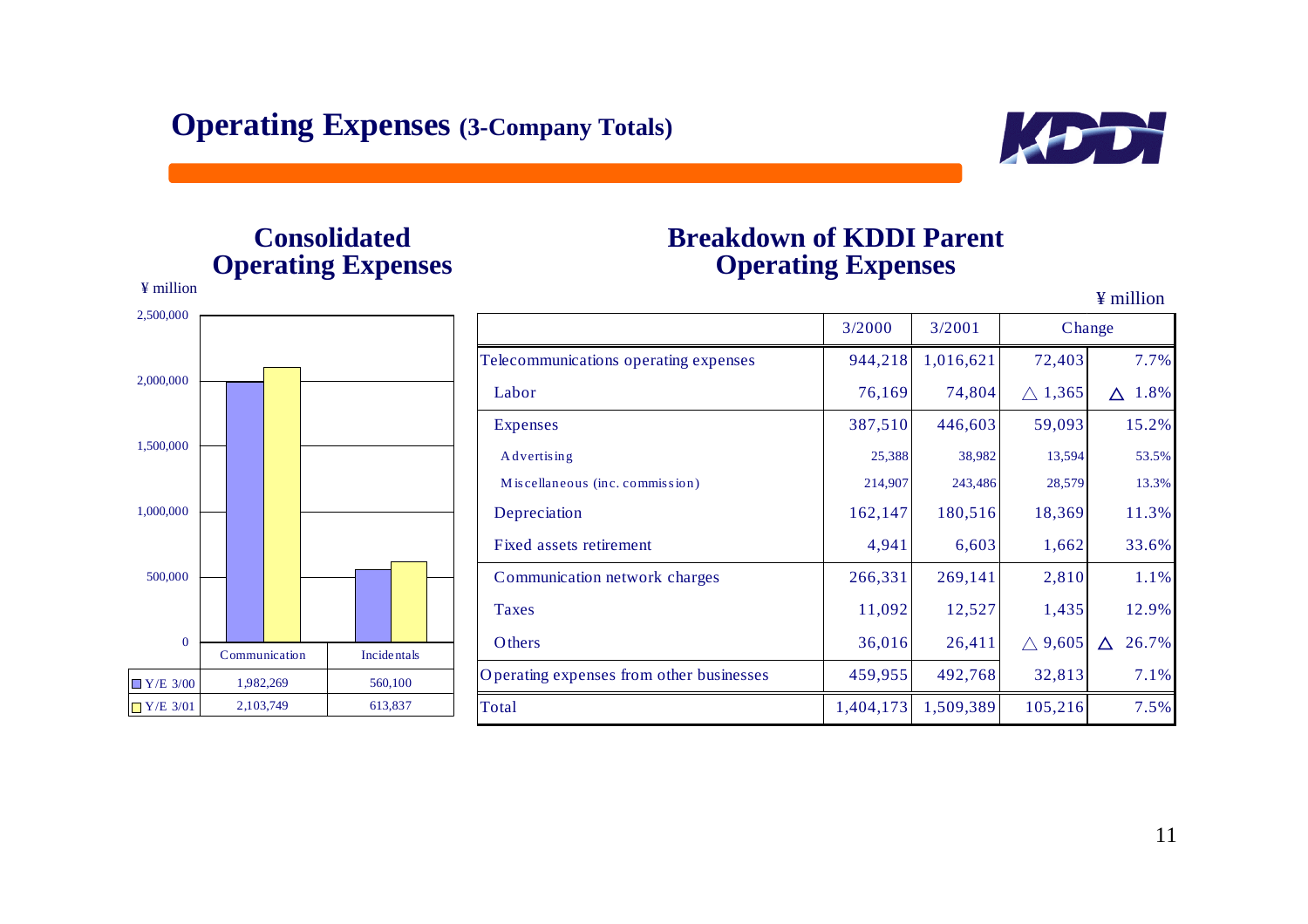

**¥ million**

|                       | 3/2000           | 3/2001    |                       | <b>Change</b>      |
|-----------------------|------------------|-----------|-----------------------|--------------------|
| <b>Depreciation</b>   | 422,362          | 407,615   | $\triangle$ 14,747    | $3.5\%$            |
| Capex                 | 757,968          | 579,476   | $\triangle$ 178,492   | $\triangle 23.5\%$ |
| Interest-bearing debt | 2,152,603        | 2,097,474 | $\triangle$ 55,129    | $\wedge 2.6\%$     |
| <b>EBITDA</b>         | 530,797          | 513,853   | 16,944<br>$\bigwedge$ | $\wedge$ 3.2%      |
| <b>EBITDA</b> Margin  | 19.1%            | 18.2%     | $0.9\%$               |                    |
| ∗<br><b>ROE</b>       | $\triangle$ 4.6% | $2.5\%$   | $7.1\%$               |                    |
| ROCE                  | $1.2\%$          | $3.9\%$   | $2.7\%$               |                    |
| D/E ratio             | 627%             | 248%      | 379%                  |                    |

\* 3/2000 figures for ROE, ROCE and D/E ratio are DDI consolidated numbers, not 3-Company Total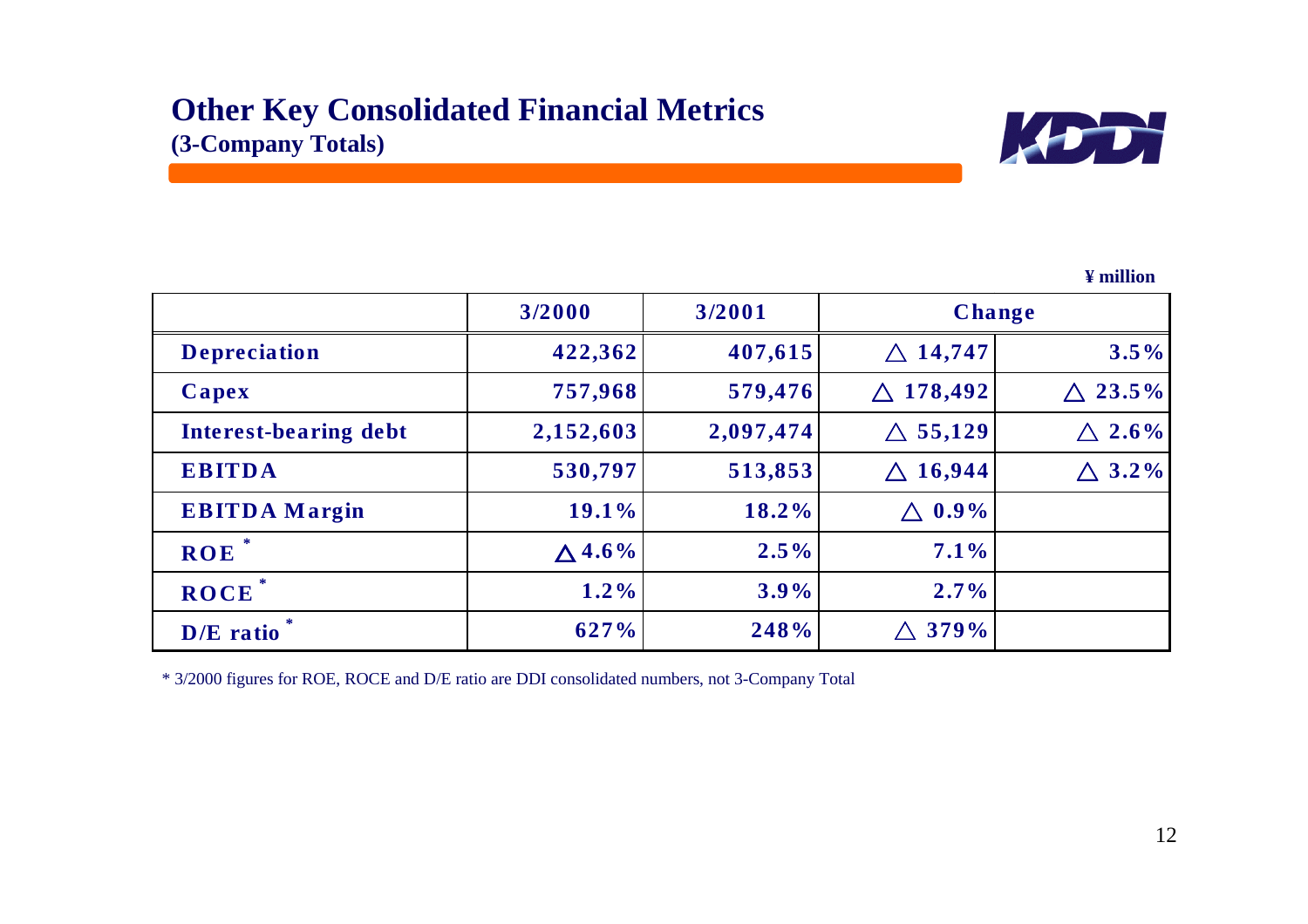## **FY2000 Consolidated Results (3-Company Totals) and FY2001 Forecasts**  ①



### Business Performance in FY2000 (Year End 3/2001)

¥ million

|                   | <b>KDDI</b> |                | au (ex-Cellular) |        | TU-KA   |                 | Pocket          |                | Other              |        | <b>Consolidated Total</b> |        |
|-------------------|-------------|----------------|------------------|--------|---------|-----------------|-----------------|----------------|--------------------|--------|---------------------------|--------|
|                   | Amount      | Change         | Amount           | Change | Amount  | Change          | Amount          | Change         | Amount             | Change | Amount                    | Change |
| Operating revenue | 1.580.500   | 4.9%           | 848,057          | 3.7%   | 368,997 | 3.5%            | 251,883         | $\wedge$ 10.3% | 316,382            | 10.3%  | 2,816,380                 | 1.3%   |
| Operating income  | 71.111      | $\wedge$ 31.0% | 29,836           |        | 8,307   | $\wedge$ 65.7%  | $\wedge$ 12,898 |                | $\wedge$ 461       |        | 98,794                    | 29.4%  |
| Ordinary income   | 65.942      | $\wedge$ 39.0% | 23,789           |        | 3,782   | $\wedge 80.6\%$ | $\wedge$ 17,742 |                | $\wedge$ 15,027    |        | 59,570                    | 7.0%   |
| Net income        | 38,274      |                | 15,325           |        | 2,171   | $\wedge$ 85.0%  | $\wedge$ 18,190 |                | $\triangle$ 31,317 |        | 21,669                    | 318.0% |

### FY2001 Forecasts

|                   | <b>KDDI</b>    |        | au (ex-Cellular) |        | TU-KA          |        | Pocket  |               | Other   |                | <b>Consolidated Total</b> |        |
|-------------------|----------------|--------|------------------|--------|----------------|--------|---------|---------------|---------|----------------|---------------------------|--------|
|                   | <b>A</b> mount | Change | Amount           | Change | <b>A</b> mount | Change | Amount  | Change        | Amount  | Change         | Amount                    | Change |
| Operating revenue | 1.716.000      | 49.0%  | 967,000          | 14.0%  | 437,000        | 18.4%  | 242,000 | $\wedge$ 3.9% | 248,000 | $\wedge$ 20.7% | 3,010,000                 | 6.9%   |
| Operating income  | 92,000         | 61.4%  | 37.500           | 25.7%  | 15,000         | 80.6%  | 5,500   |               | .500    |                | 150,000                   | 51.8%  |
| Ordinary income   | 74,000         | 39.5%  | 27,500           | 15.6%  | 9,000          | 138.0% |         |               |         |                | 110,000                   | 84.7%  |
| Net income        | 42,000         | 58.2%  | 16,000           | 4.4%   | 6,000          | 176.3% |         |               |         |                | 64,000                    | 195.4% |